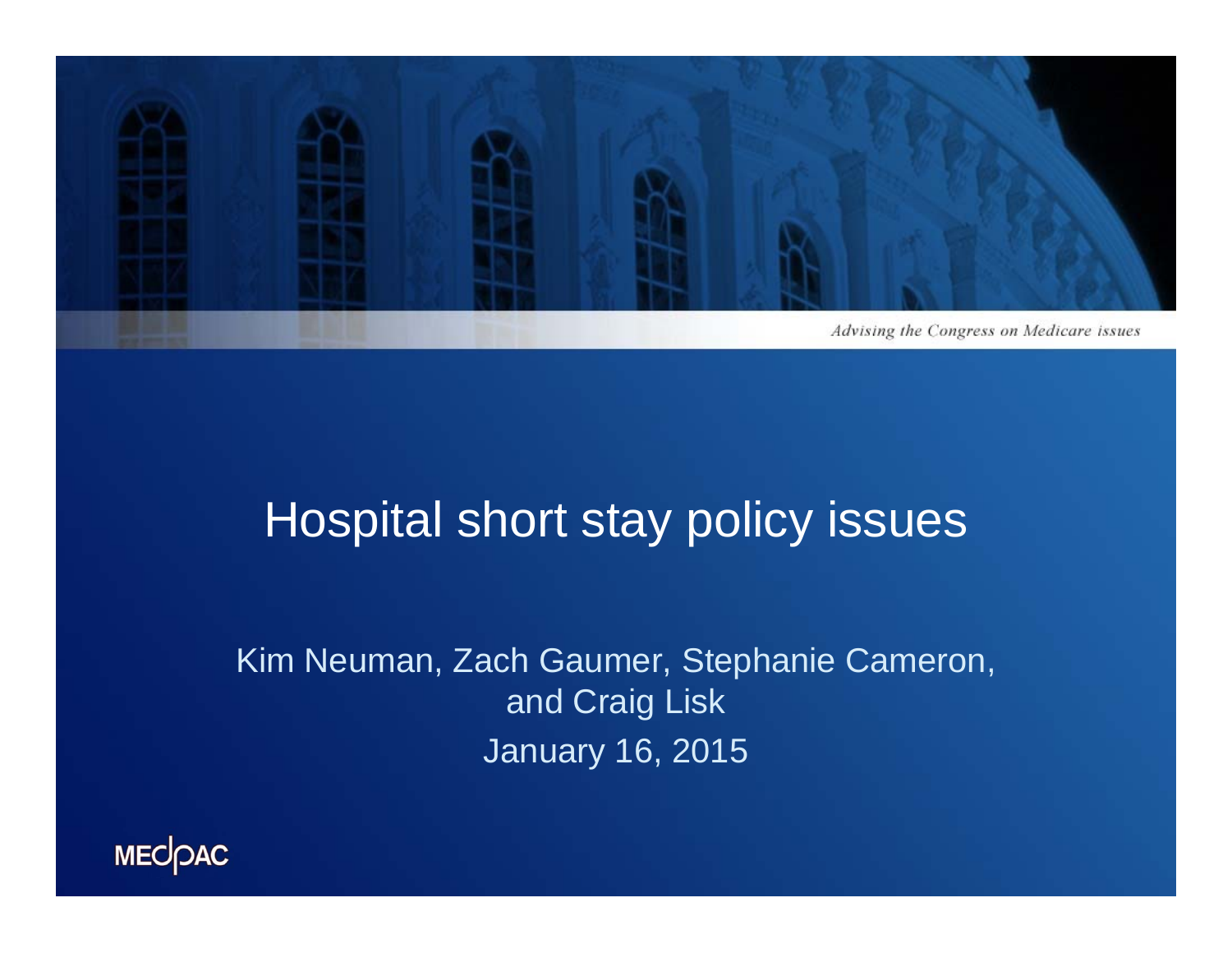## Recap: Hospital short stay issues

- $\blacksquare$  Inpatient admission criteria are ambiguous and open to interpretation
- $\blacksquare$  1-day inpatient stays are profitable and paid more than similar outpatient stays
- $\blacksquare$ Recovery Audit Contractors (RAC) have focused their audits on appropriateness of 1-day inpatient stays
- $\blacksquare$  Hospitals have increased their use of outpatient observation
- Concern raised about observation's effect on skilled nursing facility (SNF) coverage and beneficiary liability for self-administered drugs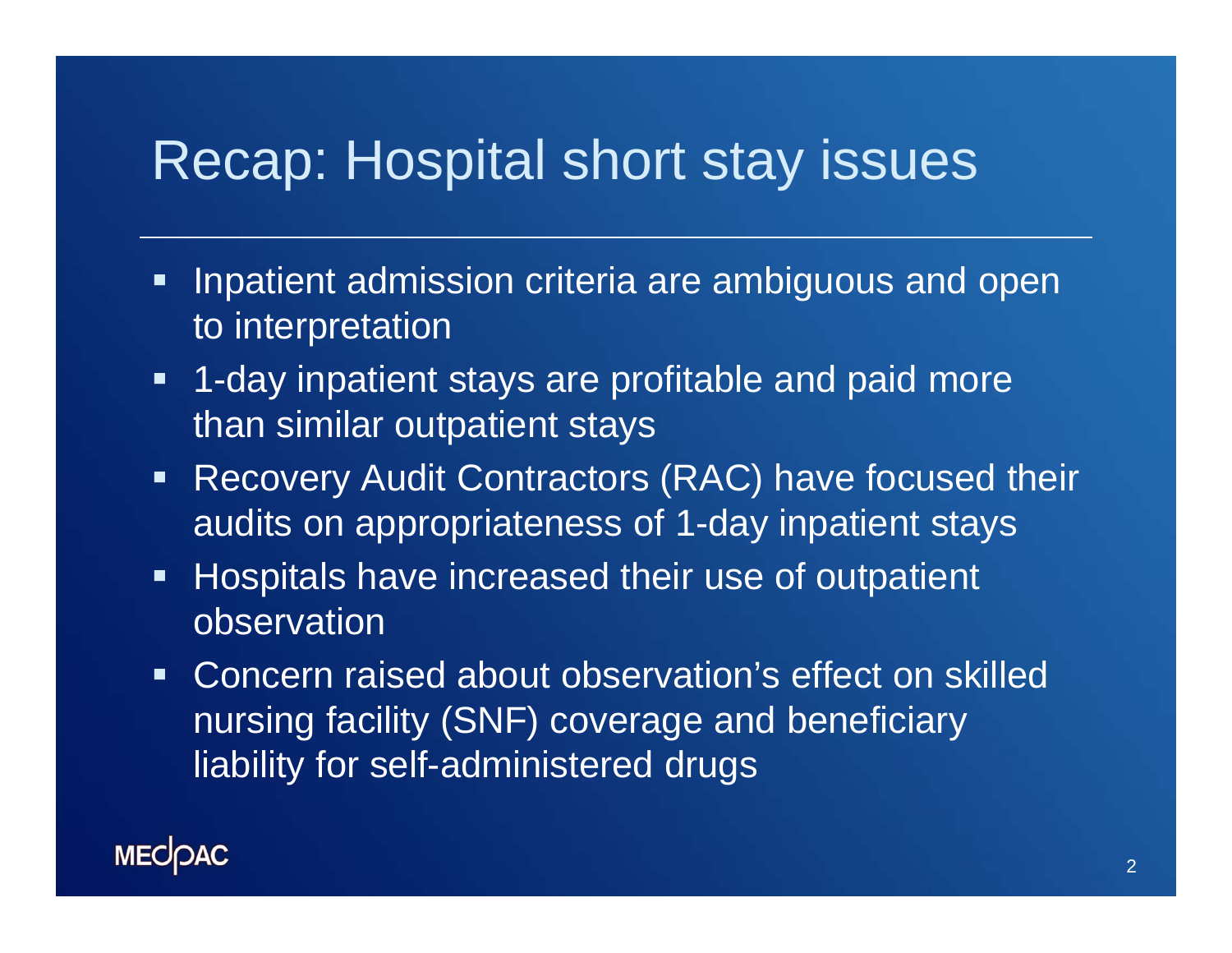# Outline: Issues and offset options

### • Issues

- 1.Reduce payment differences
- 2. Reduce burden of RAC reviews
	- **Target RAC reviews of short stays**
	- **Replace RAC reviews with a payment penalty**
- 3. Increase RAC accountability
- 4. Protect beneficiaries: Revise SNF 3-day stay policy
- 5. Protect beneficiaries: Liability for self-administered drugs
- Offset options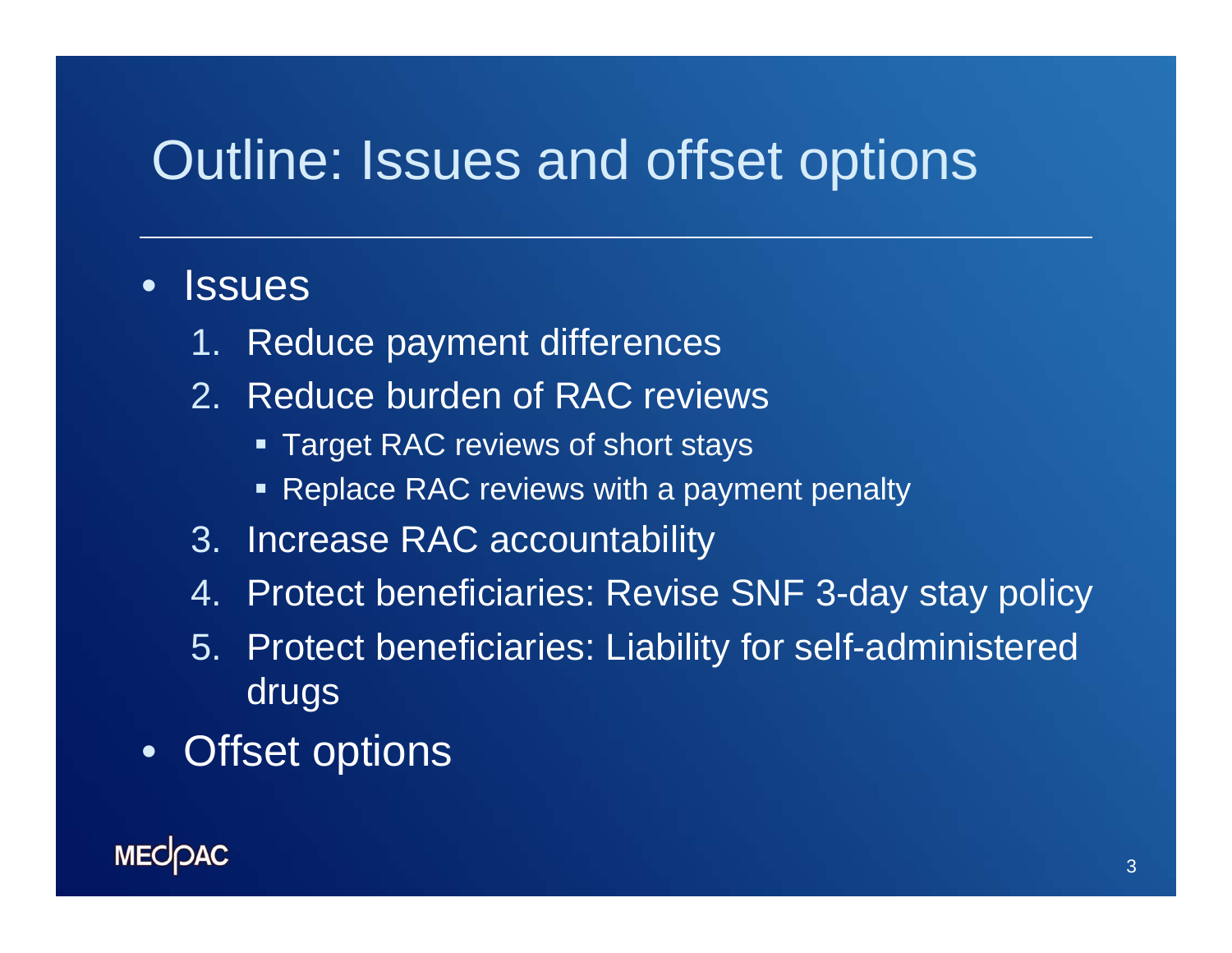# Issue 1: Reduce payment differences

Payment policy changes could be considered to reduce or eliminate the payment differences between 1-day inpatient stays and similar outpatient stays. For example:

- $\blacksquare$ 1-day stay DRGs for selected DRGs
- $\blacksquare$  Site-neutral approaches to pay 1-day inpatient stays and similar outpatient stays the same rate

#### Effect on incentives mixed:

- Reduces or eliminates payment cliff between outpatient and 1 day inpatient stays
- Creates new payment cliff between 1-day and 2-day inpatient stays

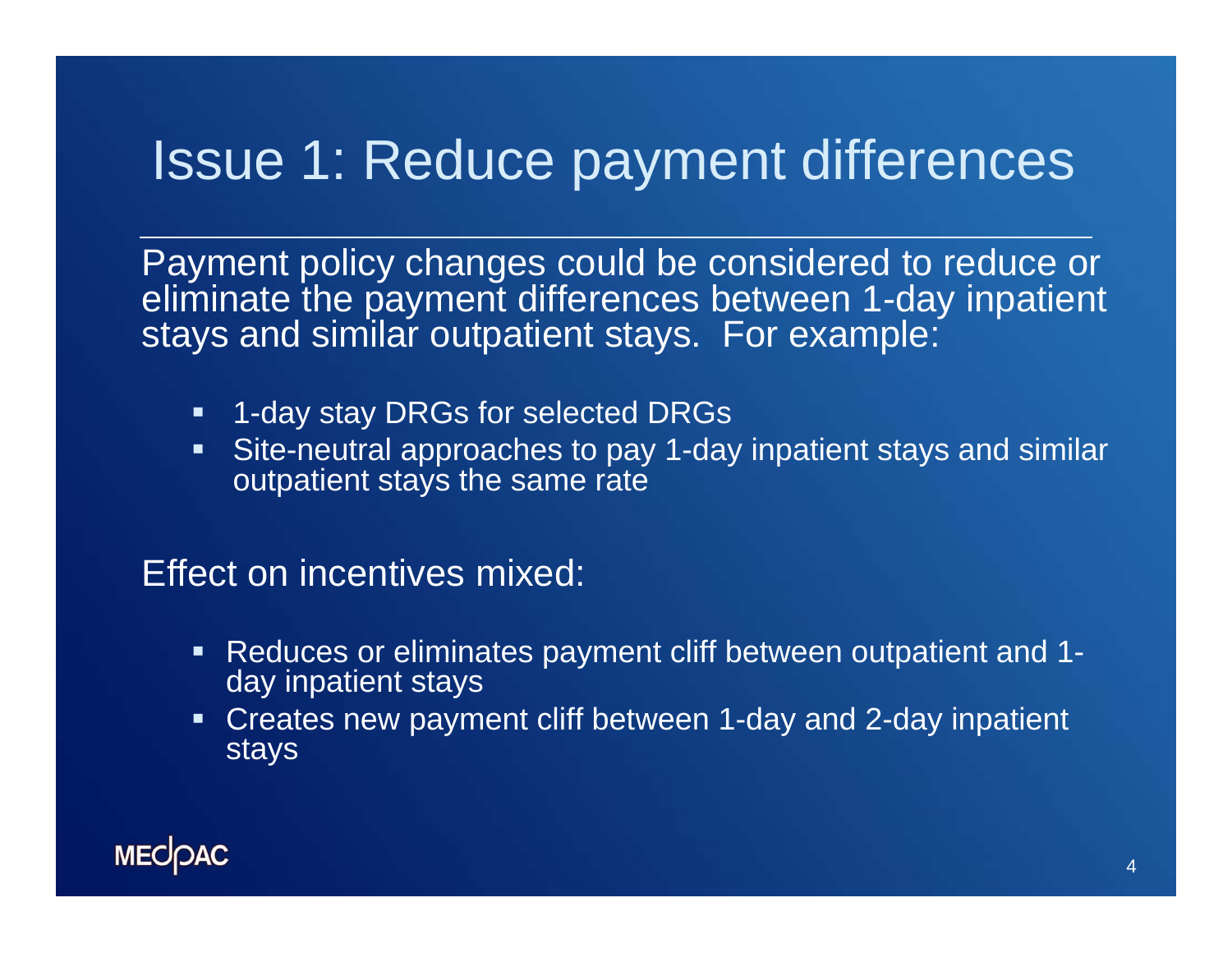# Effect of simulated 1-day stay DRG policy for selected medical DRGs



Note: OP obs (outpatient observation), IP (inpatient). Chart includes results from a simulation of a 1-day stay DRG policy. Displayed in the chart is the weighted average payment rate for the 10 medical DRGs with the most 1-day inpatient stays that ar e also common to outpatient observation. Similar outpatient observation claims are identified by using a crosswalk process to link outpatient claims to MS-DRGs. Average payment includes add-on payments such as IME and DSH. Source: MedPAC analysis of Medicare claims and cost report data.

**MECOAC** 

#### Data are preliminary and subject to change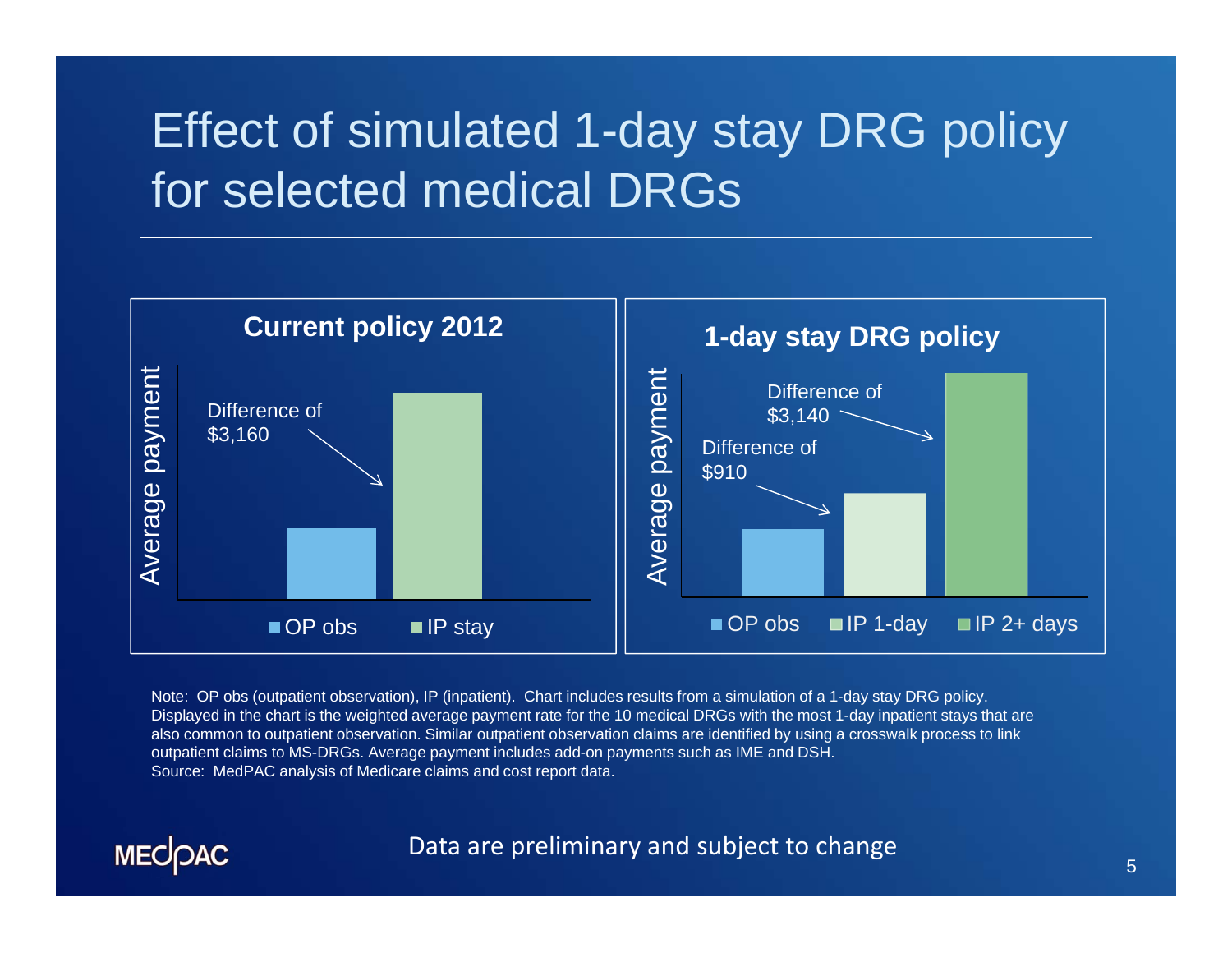# RAC administrative burden and accountability

- **Widespread RAC reviews of short stays have raised** concerns about hospital administrative burden and RAC accountability
- $\blacksquare$  December 30, 2014: CMS issued list of improvements to all future RAC contracts
- RAC patient status reviews limited to 6 months following claim date of service, rather than 3 years
- **MedPAC eliminated our policy option pertaining to the** timing of RAC reviews and the rebilling policy
- $\blacksquare$ Other new RAC improvements impact our recent work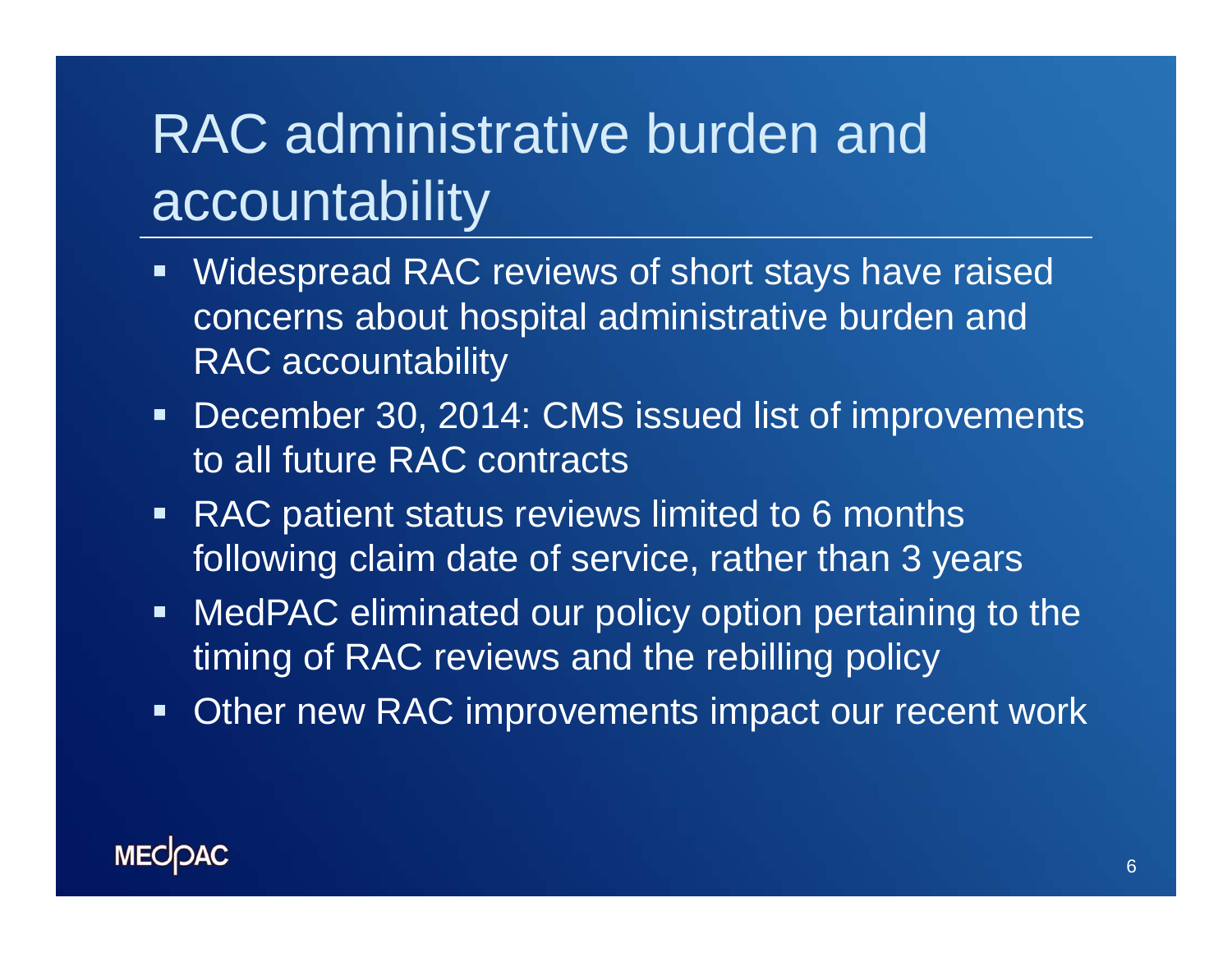# Issue 2a: Target RAC reviews of short inpatient stays

Policy option: Target reviews to hospitals with the highest rate of short inpatient stays

MedPAC model:

- Subset of hospitals (10 25 percent) receive RAC reviews, and all other hospitals exempt from review for patient status
- **Subsets account for between 22 and 46 percent of payments** for all 1-day inpatient stays (\$1.7 to \$3.6 billion in 2012)

New CMS rule: Permits the review of all hospitals, but the amount of a hospital's claims reviewed will vary based on past denial rates

Spending impact: Increase in program spending, but less clear due to new CMS rule

**MECOAC**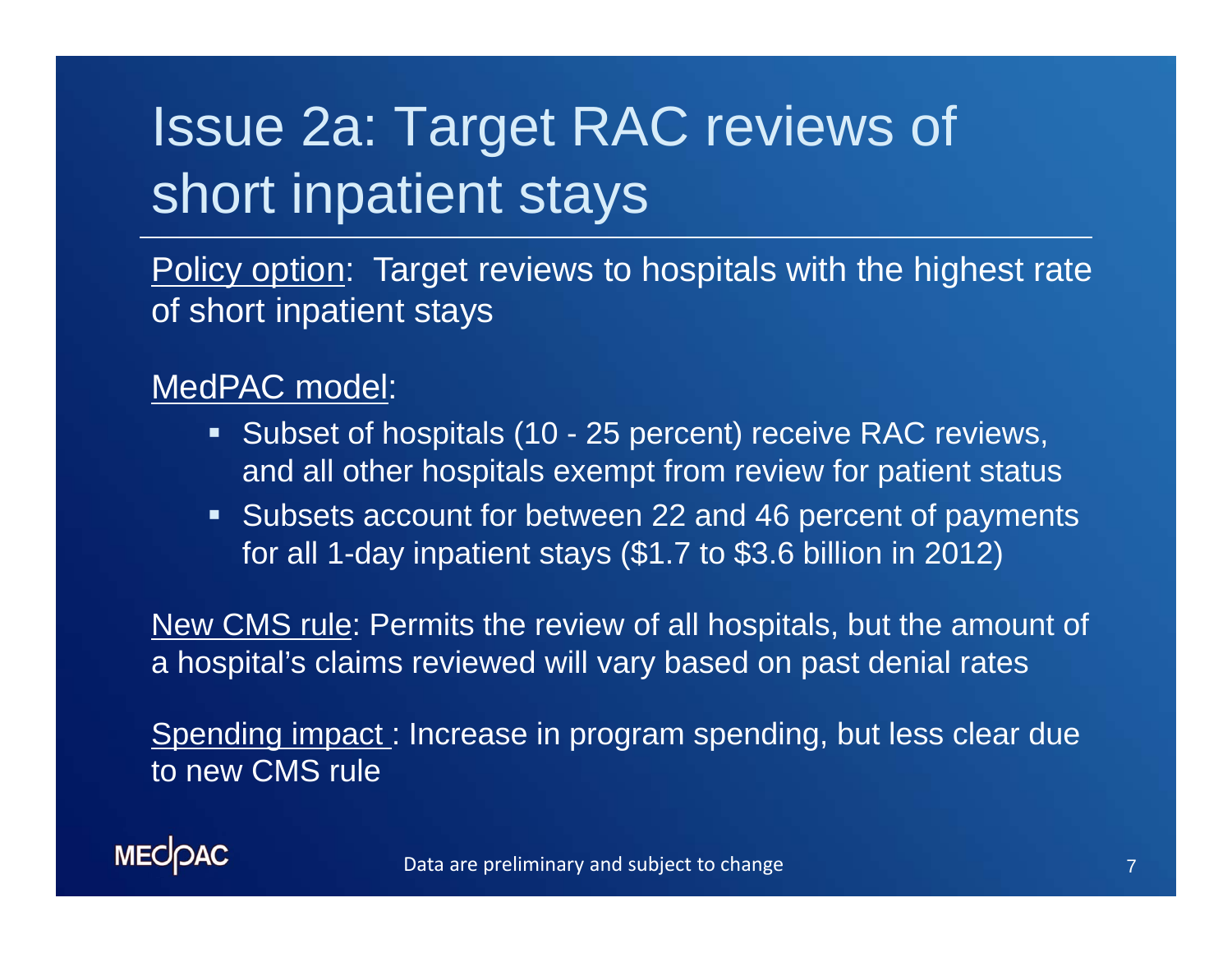# Issue 2b: Replace RAC reviews with a payment penalty

Policy option: Eliminate RAC reviews of short inpatient stays; penalize hospitals with excessive utilization of short inpatient stays

#### MedPAC model:

- Subset of hospitals penalized based on their 1-day stay utilization rate (average rate = 5 percent overall):
	- 10 percent of hospitals with highest rate (average rate = 12 percent)
	- 25 percent of hospitals with highest rate (average rate = 9 percent)
- **If penalty equivalent to 3 percent of all inpatient payments** (equivalent to 30 percent of all 1-day stay payments)
	- "10 percent" subset would generate 40 percent of RAC recoveries
	- "25 percent" subset would generate 90 percent of RAC recoveries
- **Penalty must be large to match current RAC recoveries**

Spending impact: Increase program spending, but less clear due to new CMS rules**MECOAC**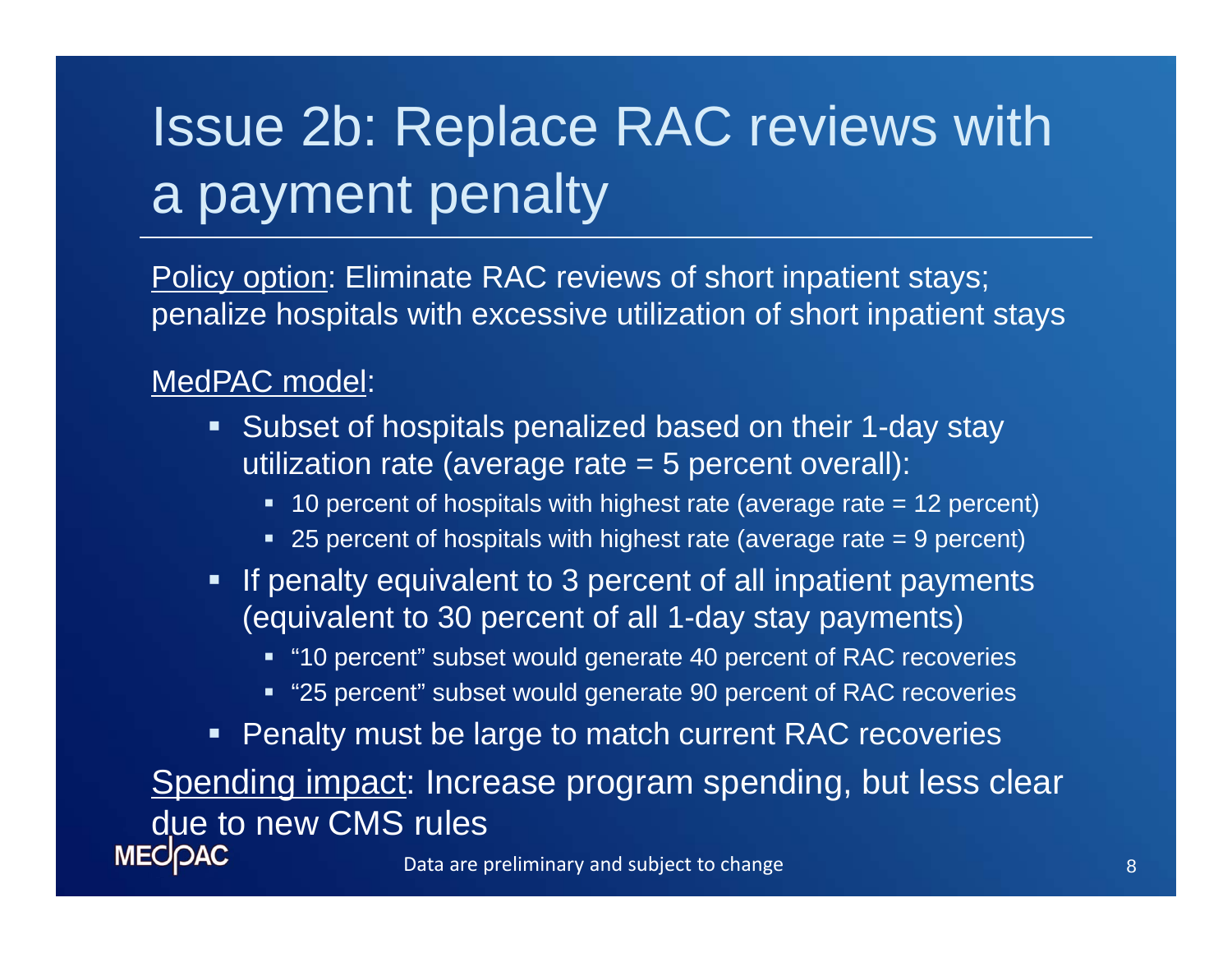## Issue 3: Increase RAC accountability

Policy option: Modify RAC contingency fees to be based, in part, on the RAC's overturn rate

New CMS rule: Requires RACs to maintain certain denial overturn rates and audit accuracy rates to maintain full access to hospital inpatient claims data

Difference: Our option would reduce the RAC contingency fee directly, whereas the new CMS rule narrows the scope of claims for RAC review

Spending impact: Small savings, but less clear to due new CMS rules

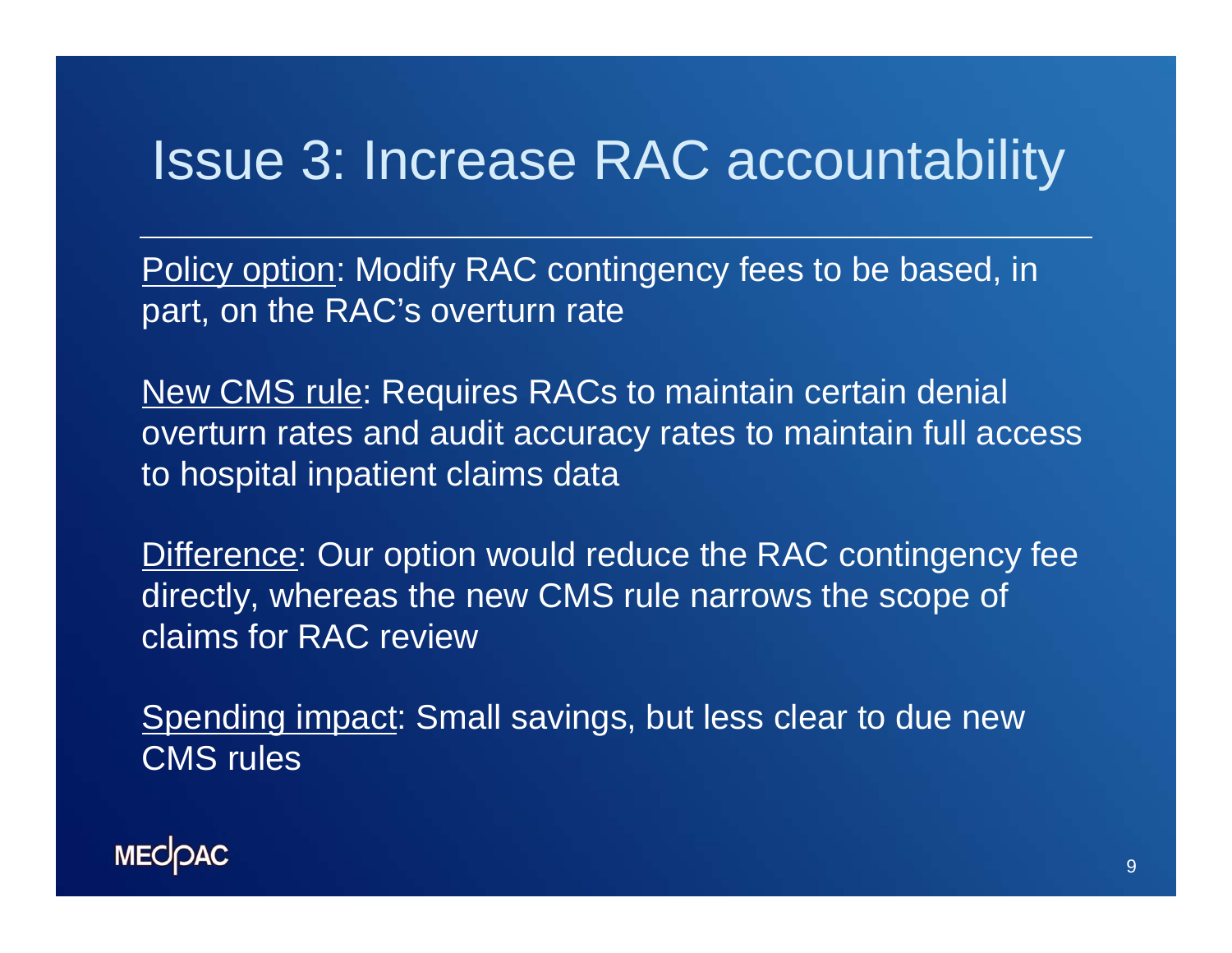# Issue 4: Protect beneficiaries –revise SNF 3-day stay policy

Policy option: Retain the SNF 3-day threshold, count time spent in outpatient observation status towards the threshold, but require at least 1 of the 3 days to be an inpatient day

- Beneficiary concern: Small group of beneficiaries with high outof-pocket costs due to being discharged to an uncovered SNF stay
- Rationale of benefit: Intent of SNF 3-day policy was to define the SNF benefit as a post-acute care, not a long-term care, benefit
- $\blacksquare$  Financial interests of the program: Maintaining a 1-day inpatient requirement limits use to post-acute care

Spending impact: Increase program spending**MECOAC**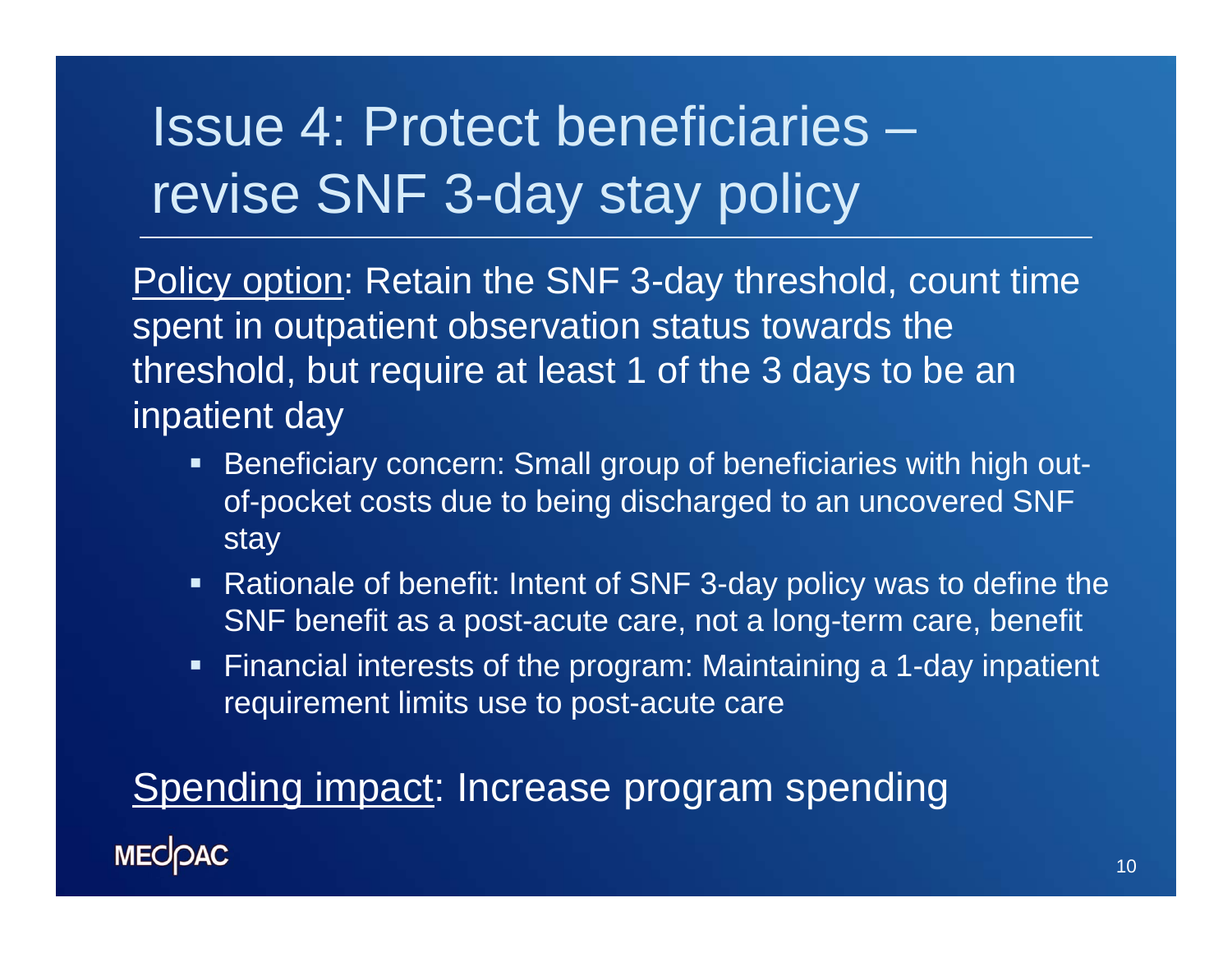# Issue 5: Protect beneficiaries – liability for self-administered drugs

- $\blacksquare$  Hospitals bill outpatient beneficiaries for self-administered drugs (SAD) at full charges and beneficiaries generally pay out-of-pocket
- **Some hospitals do not charge beneficiaries for SADs** while other hospitals believe they must charge for SADs due to laws prohibiting beneficiary inducements
- **SADs are common for observation patients** 
	- 75% of observation claims include SAD charges (among hospitals that report these charges)
	- **For claims with SAD charges, average SAD charges were** \$209 and average SAD costs were \$43 (2012)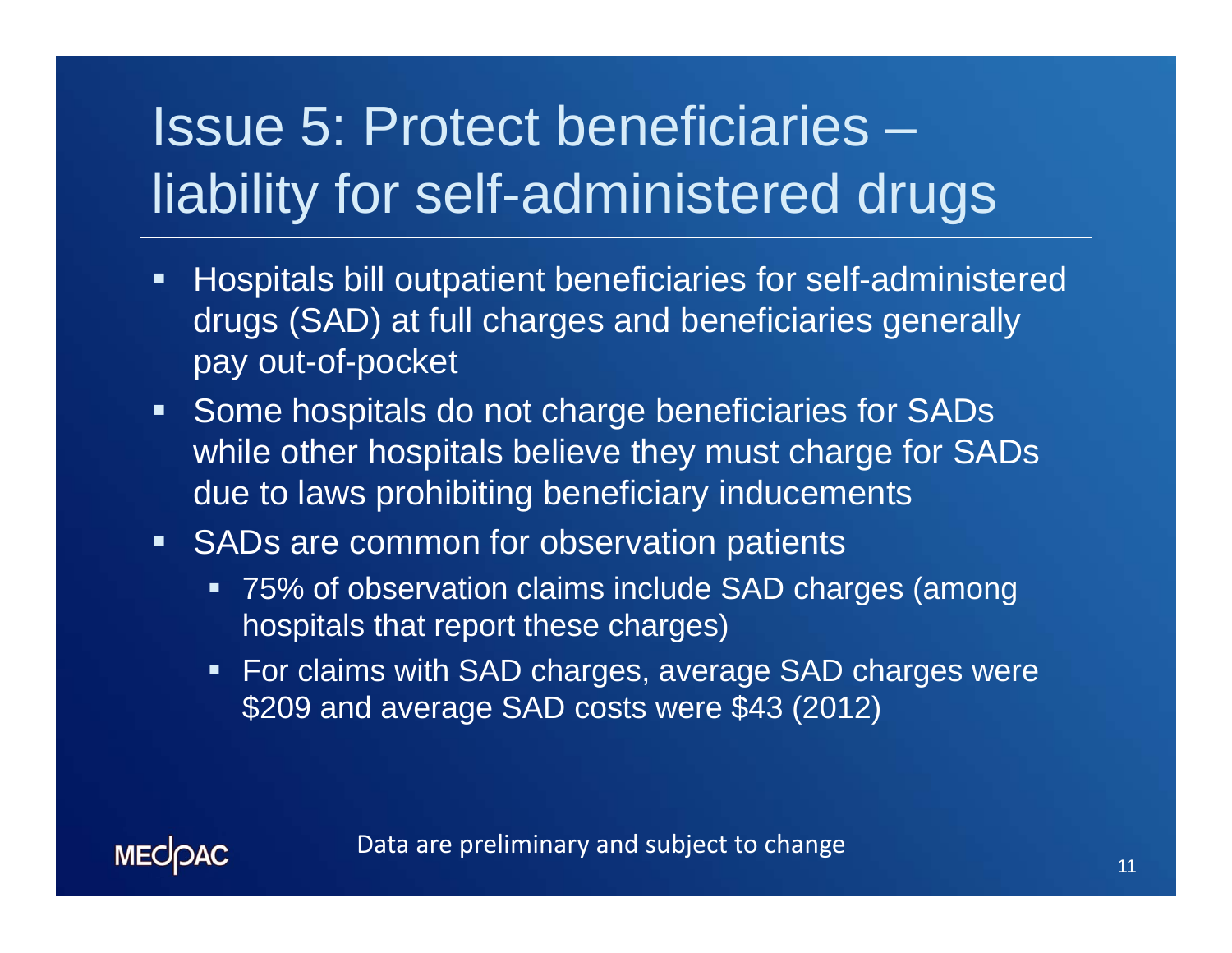# Issue 5: Protect beneficiaries – liability for self-administered drugs (continued)

#### Option 1: Allow hospitals to waive SAD charges for observation beneficiaries

- **•** Spending impact: No additional costs to Medicare
- Beneficiary impact: Likely to eliminate SAD-related financial liability for some beneficiaries, but others may still be liable for full charges

#### Option 2: Cap the amount hospitals can charge outpatient beneficiaries for SADs (e.g., hospital cost)

- **Spending impact: No additional costs to Medicare**
- Beneficiary impact: Reduces beneficiary liability for SADs

#### Option 3: Medicare covers SADs for hospital outpatients receiving observation

- $\blacksquare$  Spending impact:
	- Option 3a budget neutral: No additional cost to Medicare
	- Option 3b new money: Increase Medicare spending
- Beneficiary impact: Reduces beneficiary liability (reduction larger under 3a than 3b)

### **MECOAC**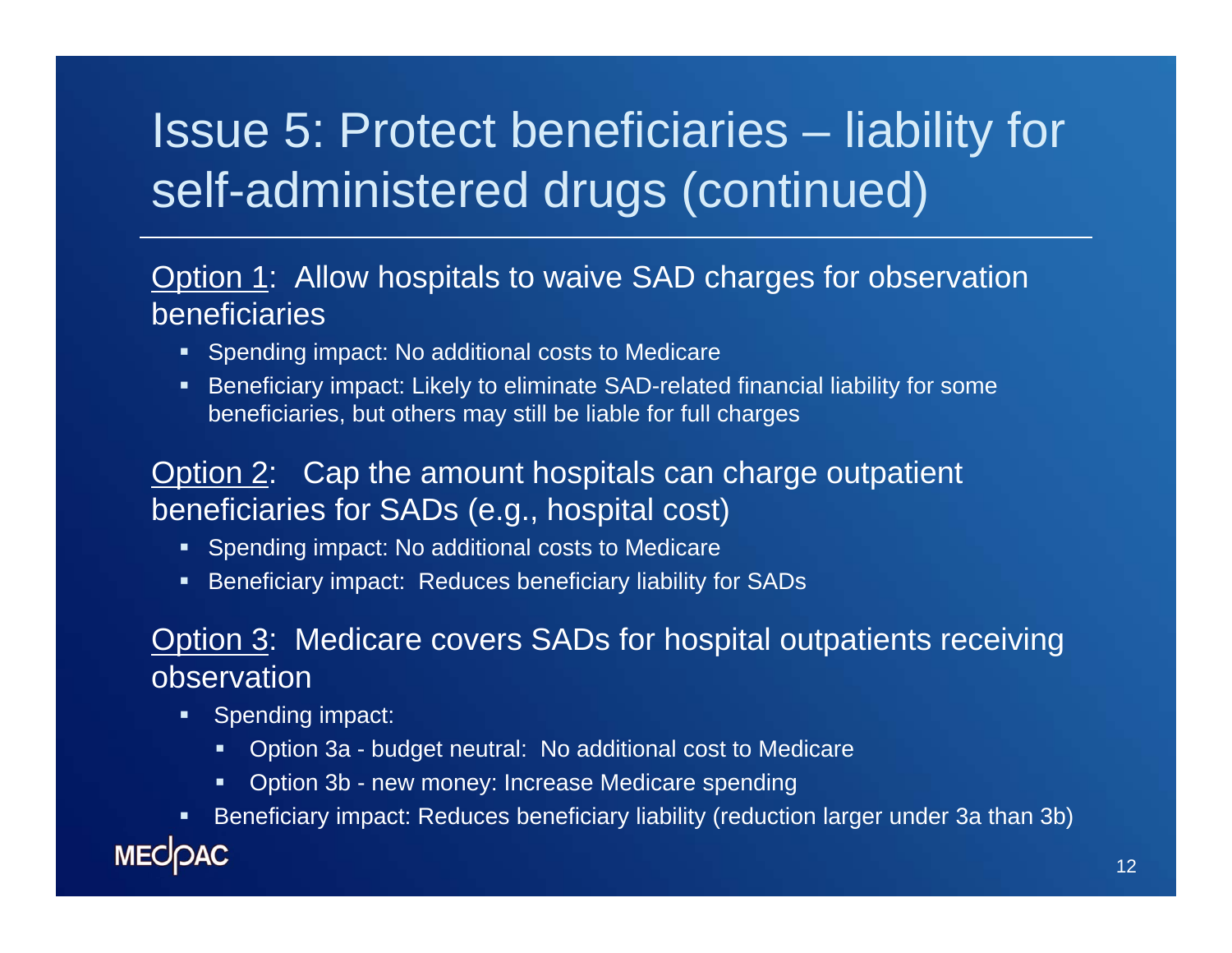## Examples of offset options

### **Hospital-related offsets**

- $\blacksquare$  Extend hospital post-acute care transfer policy to hospice transfers
- **IPPS base rate adjustment**
- **SNF-related offsets** 
	- $\blacksquare$  Benefit redesign policy: Enhanced SNF benefit, but increased beneficiary liability
	- **SNF** payment policy: Reduce SNF payments
		- Recover 2011 SNF overpayments
		- **Explore nursing facility churning penalty**
		- **Adjust the SNF base payment rate**

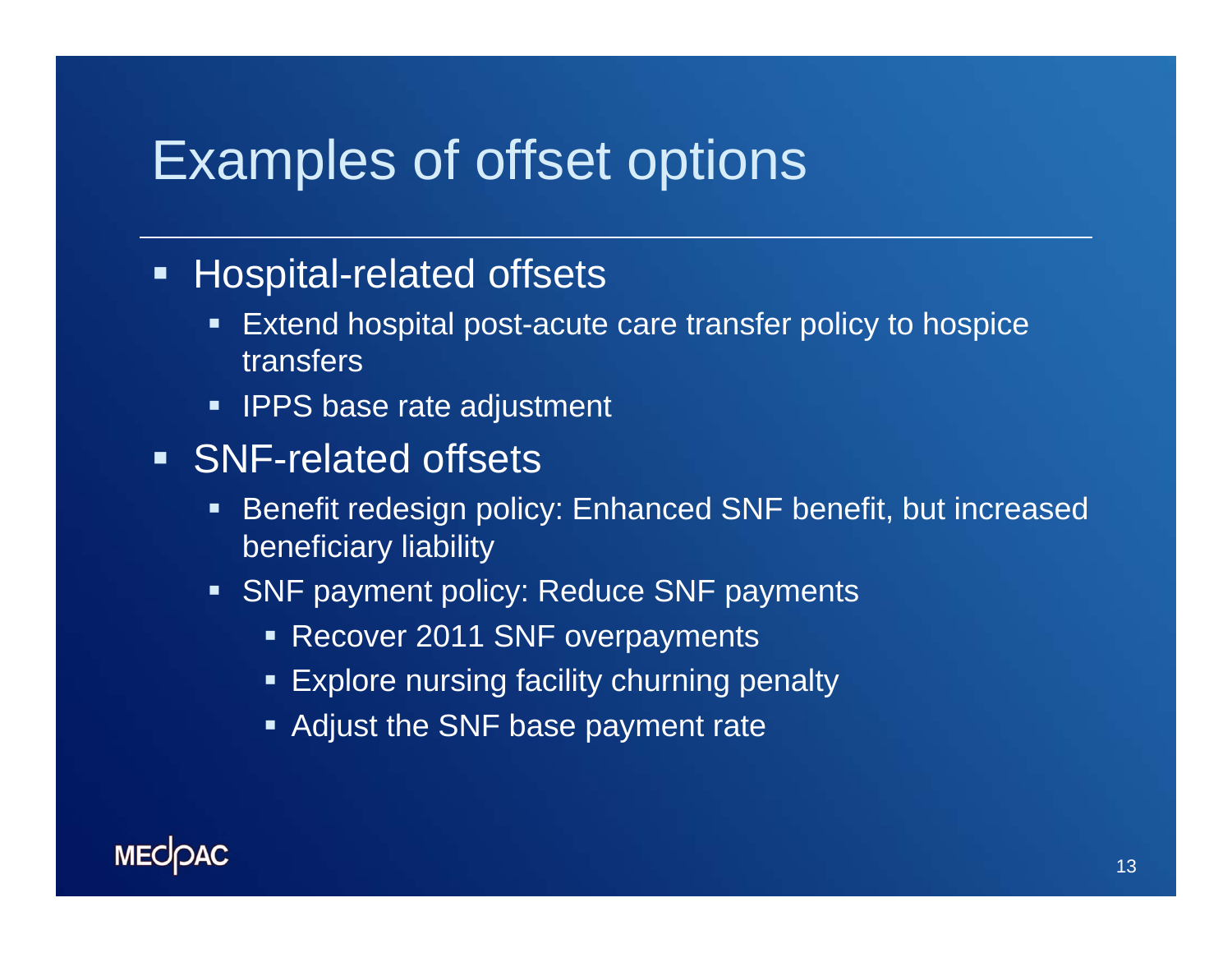# Hospital post-acute care transfer policy and hospice

Policy option: Include hospice in the hospital post-acute care (PAC) transfer policy

- **PAC transfer policy reduces inpatient payments for certain** DRGs when hospital stays are shorter than average
- Policy applies to transfers to LTCHs, psychiatric hospitals, IRFs, SNFs, and home health, but not hospice
- Under the transfer policy, hospital transfers to hospice would remain profitable for hospitals (estimated 31% margin in 2012)

Spending impact: Reduce Medicare program spending

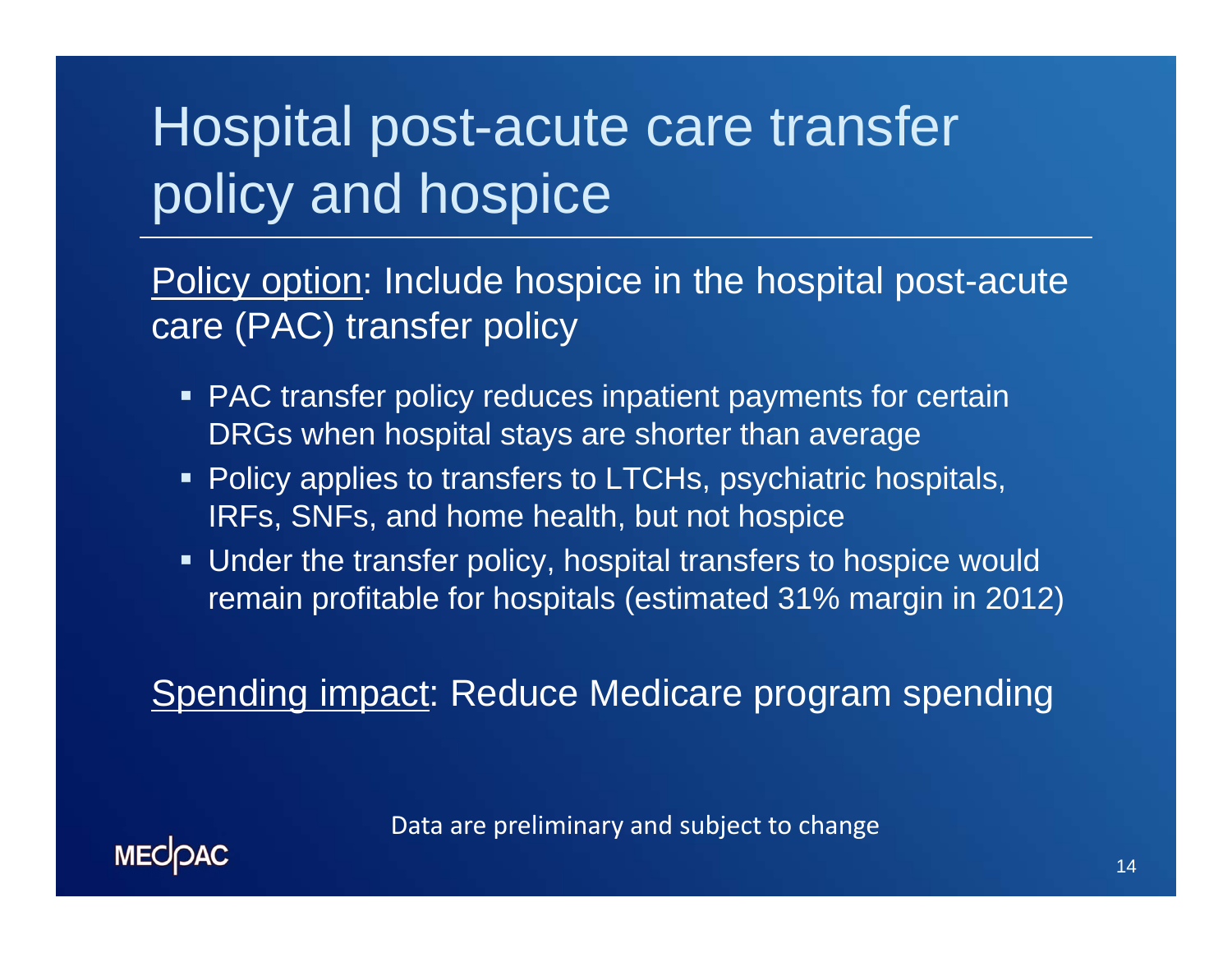## Potential SNF-related offsets

- **Recover 2011 SNF overpayments** 
	- **54.5 billion overpayment to SNFs occurred in 2011** associated with implementation of new case-mix groups
- $\blacksquare$  Explore nursing facility churning penalty
	- **Nursing facilities have a financial incentive to hospitalize** residents because a hospitalization may lead to a new SNF benefit period and higher SNF payments
	- $\blacksquare$  A penalty for nursing facilities with excessive rates of potentially avoidable hospital admissions could be explored as a way to counterbalance these incentives